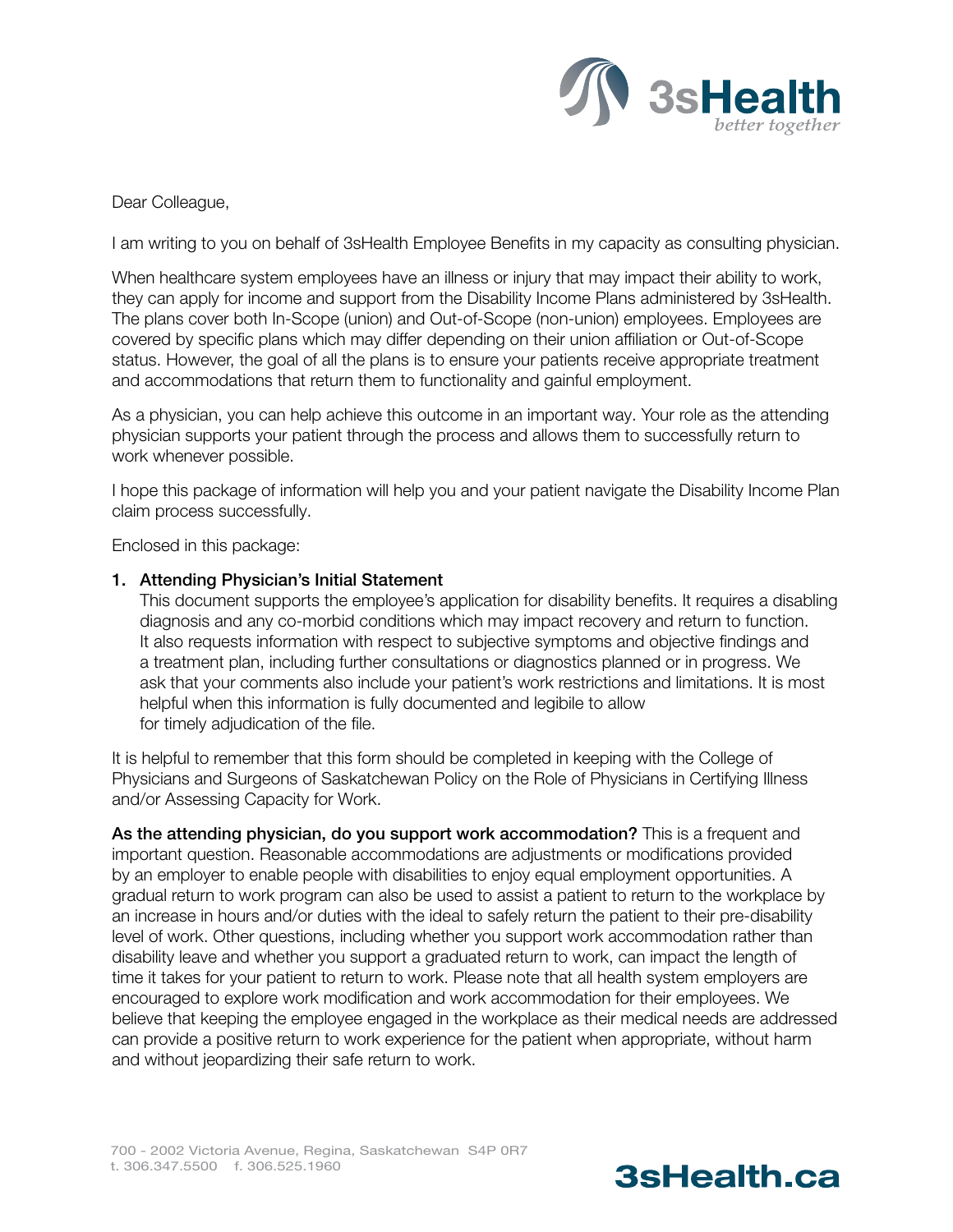

The Disability Income Plan administered by 3sHealth were formulated by all health system employers and the unions representing health system employees. The role of 3sHealth staff is to provide information and to process the claims according to the guidelines set out in the agreed upon plan policies and procedures. Requirements, such as the patient obligation to pay for reports, have been negotiated and agreed upon by a wide group of stakeholders, including employee representatives.

The role of medical consultants to 3sHealth is to review the medical information gathered and ensure the reported diagnosis, treatment plan and prognosis, as provided by you, the attending physician, fits with the objective information. If you are expecting variances from the typical recovery period for the stated diagnosis we can provide context or suggest what further information may be required to adjudicate the file.

If you have specific concerns or questions, please do not hesitate to contact us directly at any time.

Sincerely,

Vennet Howen

Dr. F. Bowen Medical Consultant, Disability Income Plan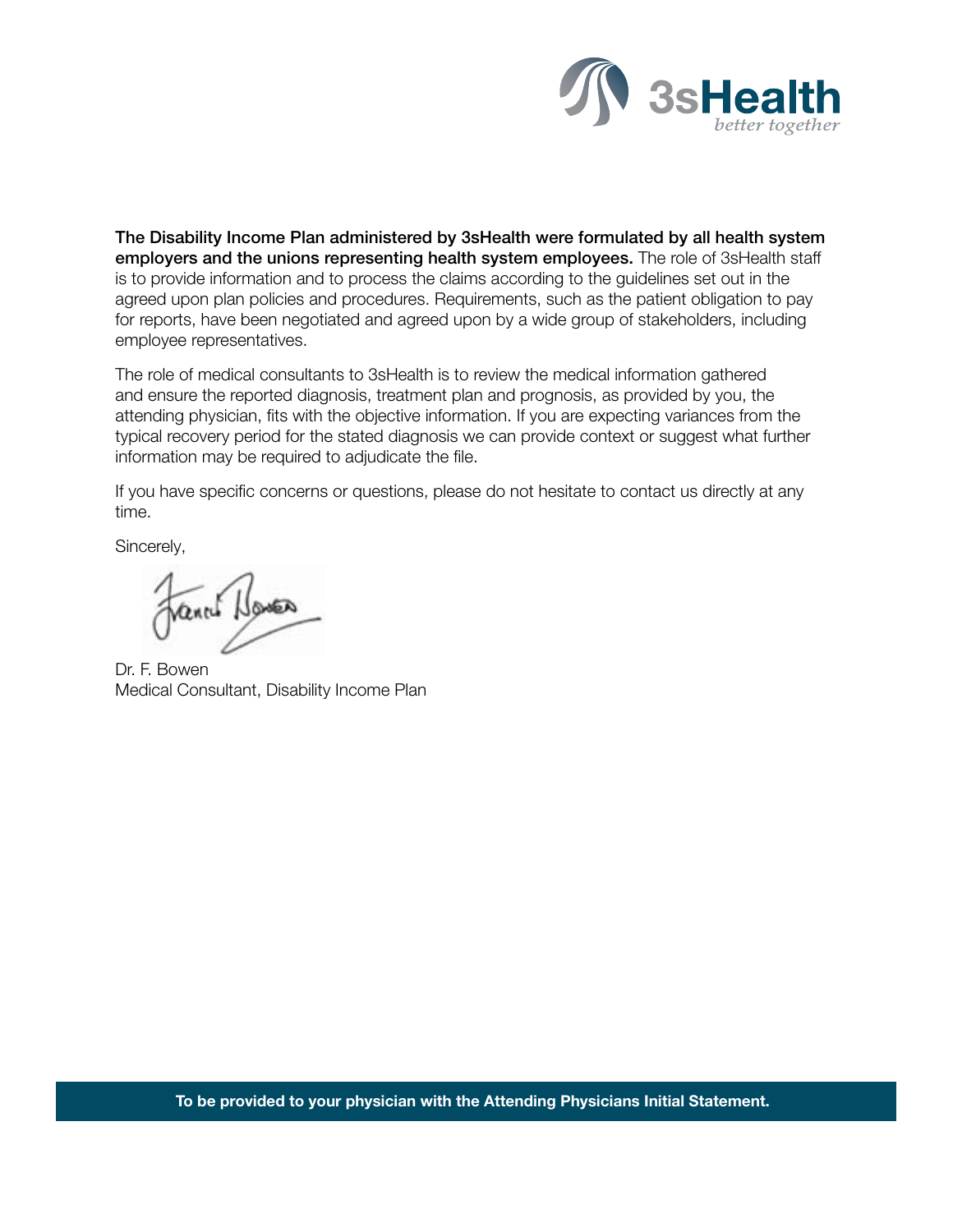

# We've made it easier You can now quickly dictate your report instead of completing this form by hand

You can easily download the "Attending Physician's Initial Statement" form in both the Accuro and Med Access electronic medical records. Or, follow the instructions below to log in with your existing provincial dictation User ID Number. Once transcribed, a copy will automatically be returned to you for your files. If you do not have a provincial dictation User ID Number, or require assistance, please email transcription@3shealth.ca and we can get you setup with your free ID.

## To do so, simply follow these instructions.

- 1. Dial 1-844-666-3250
- 2. Follow the three prompts:
	- Input your User ID Number
	- Enter Site Location Number........... 5
	- Repeat User ID Number (for security).
- 3. Enter the Work Type Number,
	- Attending Physician Statement ........ 1
	- Request for Additional Medical Information ...................................... 2 followed by the # key.
- 4. Prompt will ask for chart number, press # key to bypass
- 5. After the tone, begin dictation. Every time you dictate, please state:
	- 5.1 This is (your first and last name),
	- 5.2 Dictating a (work type),
	- 5.3 For patient first and last name (please spell names),
	- 5.4 Health Services Number (HSN) is,
	- 5.5 Date of birth,
	- 5.6 Seen on (date of care event).

700 - 2002 Victoria Avenue, Regina, Saskatchewan S4P 0R7

- 6. Follow the headings on the provided form and dictate for each one.
- 7. Press 5 to end dictation session and disconnect.

#### Other Keypad functions to use while dictating:

- $1 -$  Play
- 2 Start or Record/Pause/Restart
- 3 Rewind and Play Back
- 4 Fast Forward
	- $44 Go$  to Fnd of Job
- 5 Disconnect
- $6 Stat<sup>*</sup>$
- 7 Rewind
	- 77 Go to Beginning of Job
- 8 End of Current Job/Begin New Job (will act as a pause)
- ## Play Job Number

# 2022.01 *better together*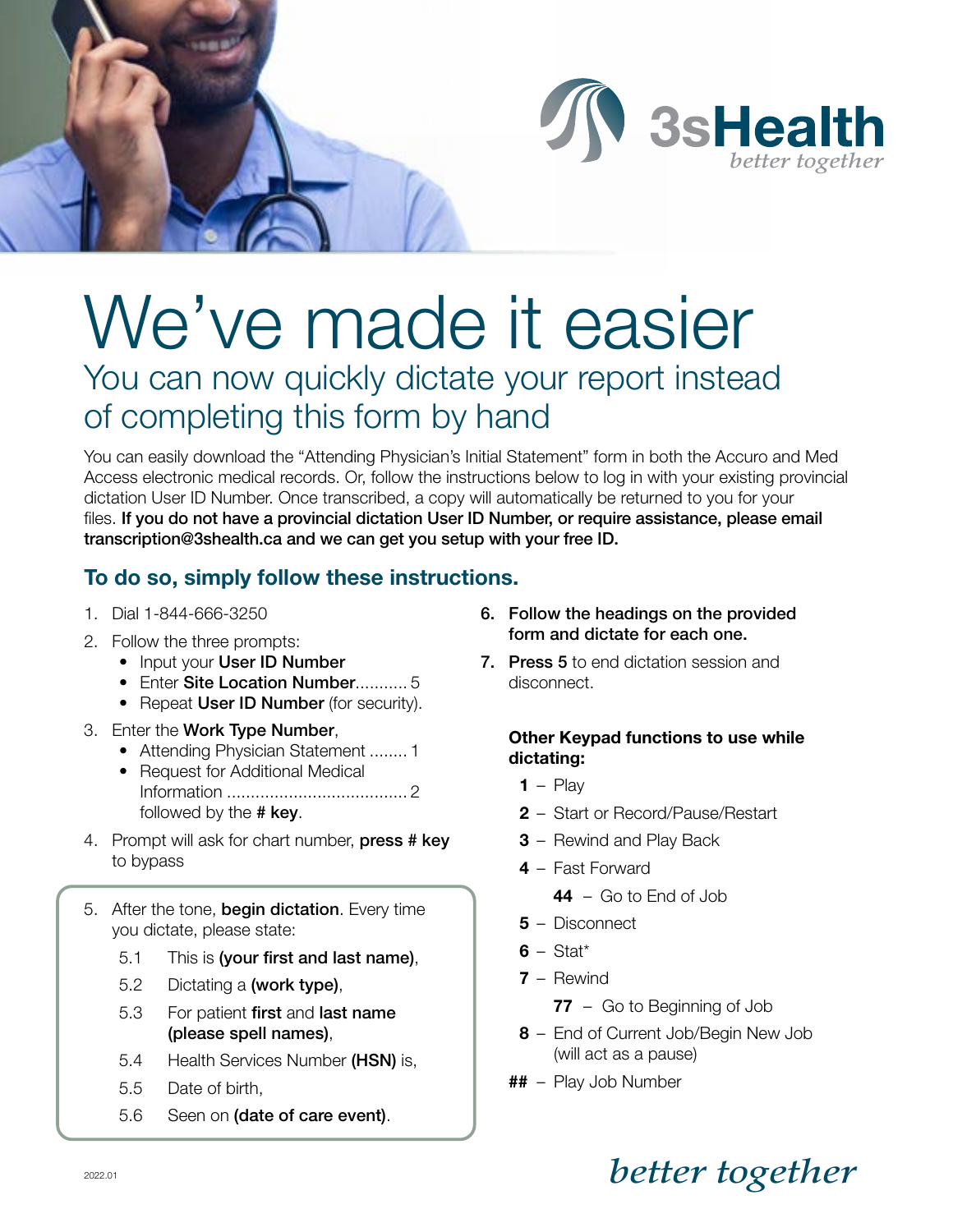

# Attending Physician's Initial Statement Disability Income Plan Benefits

#### TO BE COMPLETED BY EMPLOYEE

#### PLAN MEMBER INFORMATION

| I PLAN MEMBEK INFOKMATION. |           |                           |                           |
|----------------------------|-----------|---------------------------|---------------------------|
| First Name                 | ast Name. | Date of Birth<br>dd/mm/yy | Benefit ID/<br>Person ID: |

### PATIENT AUTHORIZATION

I authorize all physicians and medical practitioners involved in the assessment, investigation and treatment of the medical condition(s) affecting my absence from work to provide 3sHealth with the information required for my Disability Income Plan benefits application.

Plan Member Signature de de de la contracte de la contracte de la contracte de la contracte de la contracte de de la contracte de de la contracte de de la contracte de la contracte de la contracte de la contracte de la con

### TO BE COMPLETED BY THE PHYSICIAN

| <b>DIAGNOSIS</b>                                                                                      |                   |          |
|-------------------------------------------------------------------------------------------------------|-------------------|----------|
| Primary                                                                                               | Date of diagnosis | dd/mm/yy |
| Secondary                                                                                             | Date of diagnosis | dd/mm/yy |
| Provide the date you recommended your patient stop working                                            |                   | dd/mm/yy |
| If the condition is related to pregnancy indicate the expected or actual delivery date                |                   | dd/mm/yy |
| Is this condition work related? $\Box$ No $\Box$ Yes, provide the date of injury                      |                   | dd/mm/yy |
| Is this condition due to a motor vehicle accident? $\Box$ No $\Box$ Yes, provide the date of accident |                   | dd/mm/yy |

#### TREATMENT/CARE PLAN

| Describe the current treatment program or care plan including the following (if applicable). Provide copies of all consultation reports and test results. |                     |                         |                     |          |
|-----------------------------------------------------------------------------------------------------------------------------------------------------------|---------------------|-------------------------|---------------------|----------|
| Names and dosages of medications                                                                                                                          | Medication & dosage |                         | Medication & dosage |          |
| and any reported side effects. If you<br>require more room please attach a list.                                                                          | Side effects        |                         | Side effects        |          |
| $\Box$ Medication list attached.                                                                                                                          |                     |                         |                     |          |
| Details regarding concurrent<br>treatments (e.g. physiotherapy,<br>surgery counselling etc.).                                                             |                     |                         |                     |          |
| Hospital admission date                                                                                                                                   | dd/mm/yy            | Hospital discharge date |                     | dd/mm/yy |
| Future plans for treatment.<br>(e.g. physiotherapy, surgery<br>counselling etc.).                                                                         |                     |                         |                     |          |